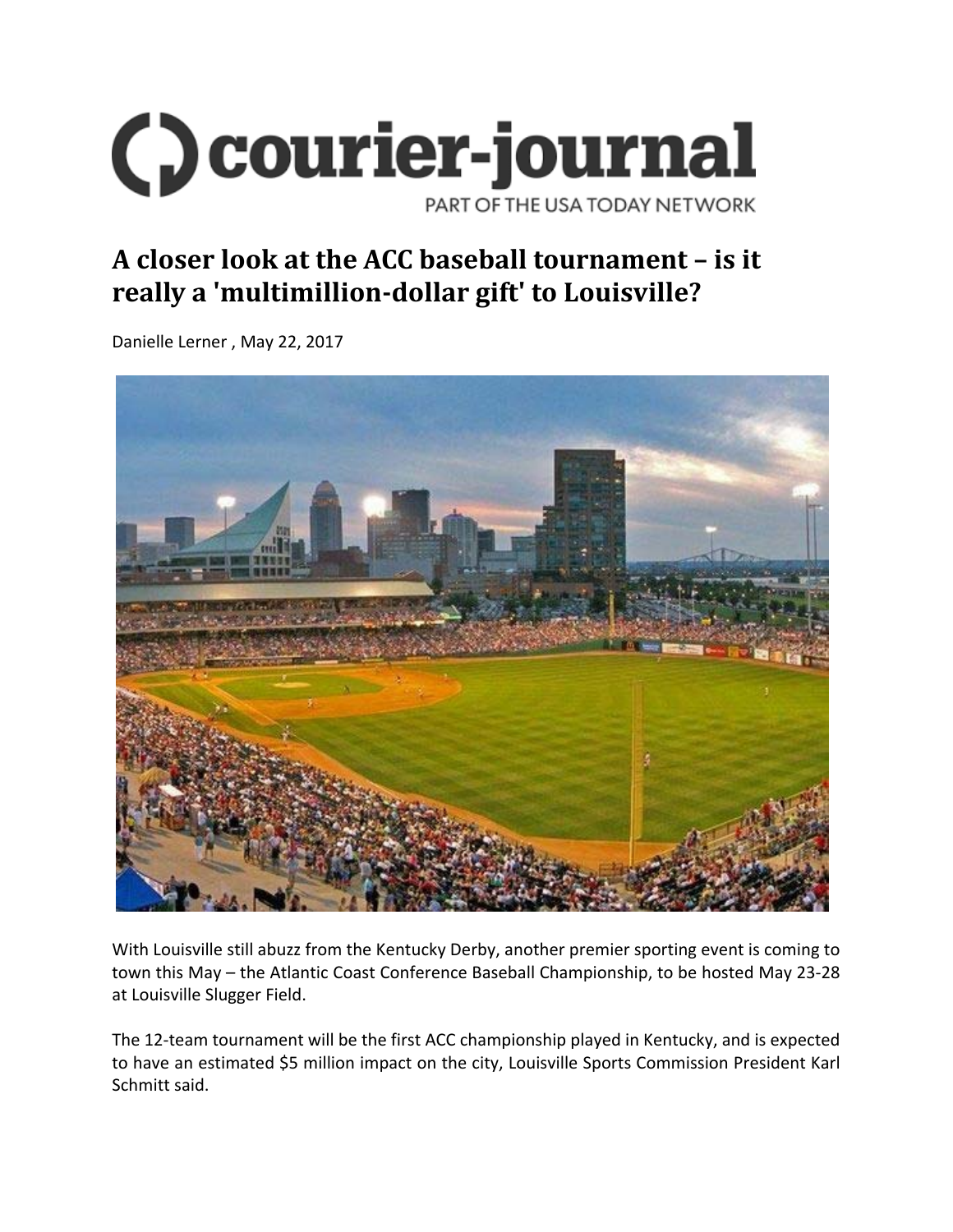That figure was determined by predicting the influx of visitors to the community – players, coaches and team personnel, league officials, game officials, families and fans. People will be arriving by the busload, bringing with them previously untapped dollars waiting to be spent at Louisville's hotels, restaurants, attractions and bars.

"There's an opportunity for the 'wow factor' of a lot of people saying, 'Hey, we're going to Louisville, Kentucky, and look at all the things to do there in late May,' " Schmitt said.

How many people, exactly? It's hard to say. Schmitt said Louisville Sports Commission (LSC) has looked to projected room nights in hotel room blocks the ACC has reserved for teams and university "baseball entourages." So far, that's 6,000 rooms, not including additional rooms which will be sold to fans and families.

Kris Pierce, ACC Senior Associate Commissioner for Championships, said Wednesday that over 1,000 weekend passes (\$50‐60) and 600 full‐session passes (\$125‐140) to the tournament have been sold so far. Pierce called the numbers "great" and said that although attendance at day games might be limited, the league is optimistic regarding turnout for night and weekend games.

The championship was moved to Louisville from Durham after the league pulled all its neutral‐ site championship events out of North Carolina in opposition to the state's controversial House Bill 2 – a "multimillion-dollar gift that the ACC is giving to Louisville," said Ken Ungar, president of Indianapolis‐based sports marketing agency Charge.

"There's an opportunity for the 'wow factor' of a lot of people saying, 'Hey, we're going to Louisville, Kentucky, and look at all the things to do there in late May.'"

Karl Schmitt, Louisville Sports Commission president

"If you look at the ACC championship, it's a more sustained event than just a convention," Ungar said. "(For a convention) you're spending money to come to Louisville but spending all your time at the convention for whatever you're doing. With (the baseball tournament) you're spending money at every level of your stay. You pay for the hotel, then go to Slugger Field and buy a ticket, a hot dog and a soda, then do something entertaining in the evening. And you're doing it over a sustained amount of time."

In a deal with the ACC, the Triple‐A Louisville Bats agreed to shoulder the burden of operating expenses at Slugger Field, which include among other things concessions and utilities. Pierce and Bats president Gary Ulmer declined to provide financial details regarding costs and ticket revenue sharing.

"There are a lot of good things involved in hosting a championship, not just dollars and cents," Pierce said. "It's about promoting good attendance, filling the seats and creating a good atmosphere for our student athletes."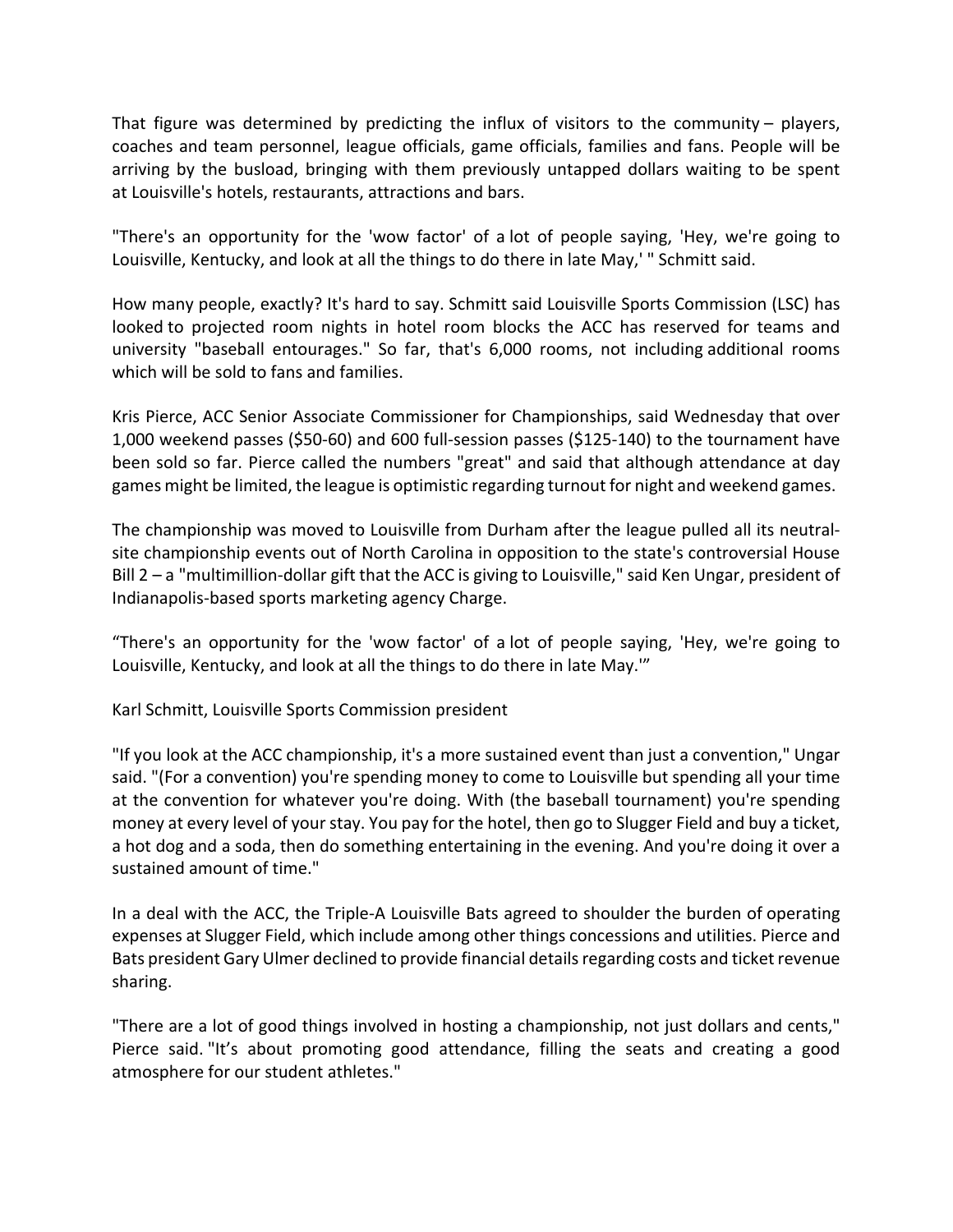Hosting duties extending outside the stadium will be shared between LSC, Louisville Convention and Visitors Bureau, Louisville Slugger Museum and Louisville Downtown Development Corporation. Aided by donations, Schmitt said the organizations expect to spend about \$25,000 total on signage and marketing downtown, courtesy cars for coaches, ACC staff and game officials, and the FanFest that takes place the weekend before the tournament.

"It's pretty standard," Schmitt said of the arrangement. "It's all about creating a great experience and making an impression on players and coaches and fans so that they come away with a great experience not just on the field, but off the field."



*A statue of legendary Pee Wee Reese sits in front of Louisville Slugger Stadium*

The tournament's impact on the city comes down to a lot more than just economics, Schmitt said. There's what he calls the "coolnessfactor," meaning the event will add to quality of life in the community. Secondly, there's the prestige. A Power Five conference baseball tournament is undoubtedly considered a major sporting attraction. Playing host means Louisville can stake its claim as an even more valuable part of that landscape.

"An event like this has a built‐in, portable fan base," Ungar said. "There is only one local team playing in this tournament but the rest of the schools are coming from as far away as Boston, Syracuse and Miami and all points in between. ... It's a great way to expose new visitors to Louisville for the first time."

The event is also a chance for Louisville to strengthen its relationship with the ACC, one that has sometimes been strained by the city's geographic distance from the league's

other campuses.

"If we do this well, it adds to our portfolio as a community of hosting major events," Schmitt explained.

The baseball tournament is the first of three ACC championships to be hosted in Louisville in 2017. The conference's cross country and field hockey tournaments – sports that don't require neutral sites – will be played at U of L in the fall.

The baseball championship also goes hand‐in‐hand with the large‐scale development planned for downtown Louisville, said John Boyd, principal of economic development firm Boyd Company, which has worked with clients in the Louisville area.

Eight new hotels are expected to be constructed in and around downtown to complement the impending \$207 million renovation and expansion of the Kentucky International Convention